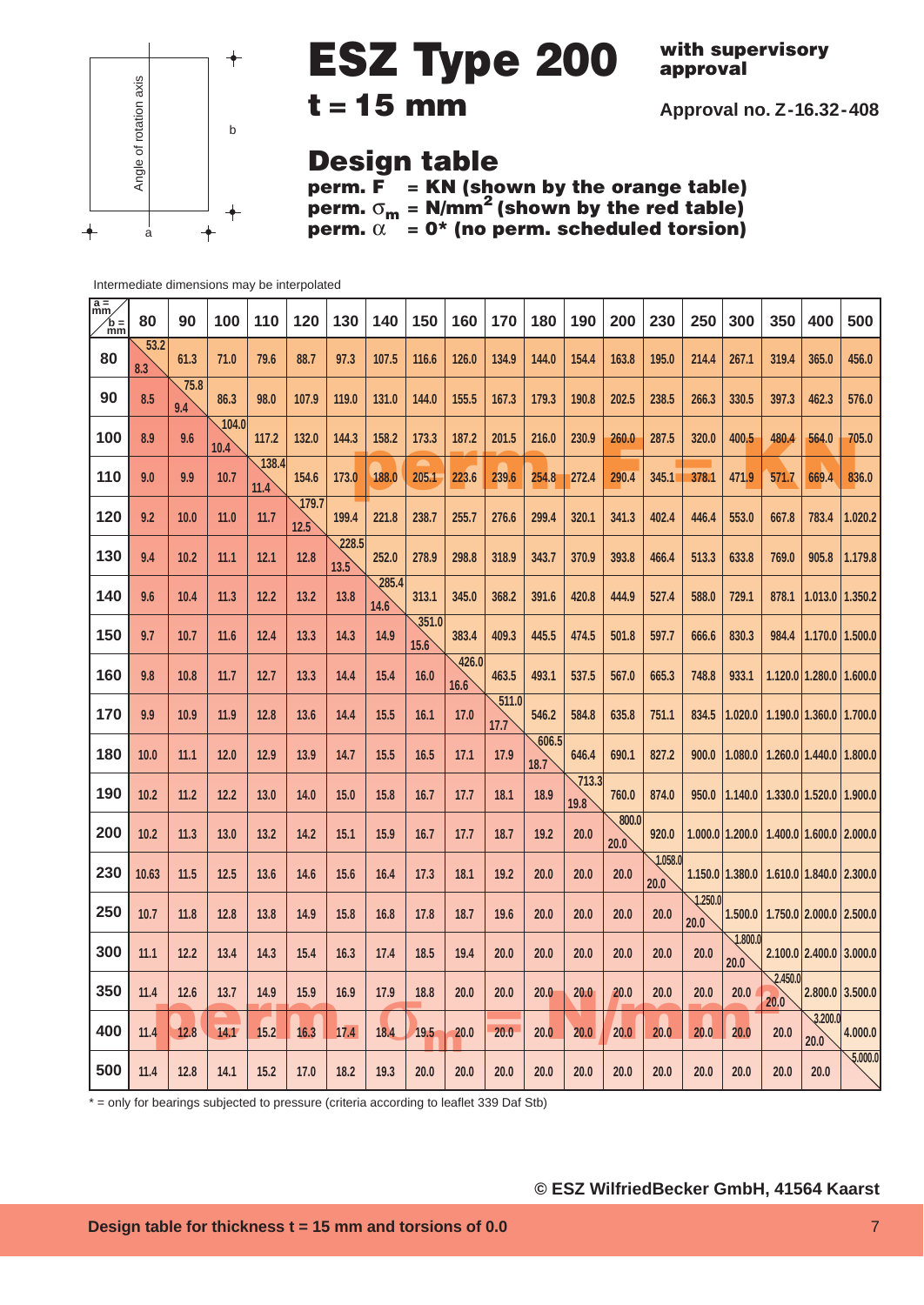

**with supervisory approval**

**Approval no. Z-16.32-408**

### **Design table**

**perm. F = KN (shown by the orange table) perm.** σ**<sup>m</sup> = N/mm2 (shown by the red table) perm.** α **= 10‰ (angle of rotation axis at right angles to** *the smaller bearing side* )

| $\sqrt{\frac{a}{mm}}$<br>$\ln \frac{1}{2}$ | 80          | 90          | 100         | 110           | 120           | 130           | 140                    | 150           | 160           | 170           | 180           | 190           | 200           | 230           | 250             | 300             | 350             | 400                                           | 500     |
|--------------------------------------------|-------------|-------------|-------------|---------------|---------------|---------------|------------------------|---------------|---------------|---------------|---------------|---------------|---------------|---------------|-----------------|-----------------|-----------------|-----------------------------------------------|---------|
| 80                                         | 51.7<br>8.1 | 59.6        | 69.0        | 77.3          | 86.2          | 94.6          | 104.5                  | 113.3         | 122.4         | 131.1         | 139.9         | 150.0         | 159.2         | 189.5         | 208.3           | 259.5           | 310.3           | 355.0                                         | 444.0   |
| 90                                         | 8.3         | 73.1<br>9.0 | 83.2        | 94.5          | 104.0         | 114.7         | 126.3                  | 138.8         | 149.9         | 161.3         | 172.9         | 184.0         | 195.2         | 229.9         | 256.7           | 318.6           | 383.0           | 445.7                                         | 558.0   |
| 100                                        | 8.6         | 9.2         | 99.4<br>9.9 | 111.9         | 126.1         | 137.9         | 151.2                  | 165.6         | 178.9         | 192.5         | 206.4         | 220.6         | 248.4         | 274.7         | 305.8           | 382.7           | 459.0           | 538.9                                         | 675.0   |
| 110                                        | 8.8         | 9.5         | 10.2        | 131.0<br>10.8 | 146.3         | 163.7         | 177.9                  | 194.1         | 211.6         | 226.8         | 241.1         | 257.8         | 274.8         | 326.5         | 357.8           | 446.5           | 541.0           | 633.4                                         | 792.0   |
| 120                                        | 9.0         | 9.6         | 10.5        | 11.1          | 168.2<br>11.7 | 186.6         | 207.6                  | 223.4         | 239.4         | 258.9         | 280.2         | 299.6         | 319.4         | 376.7         | 417.8           | 517.6           | 625.1           | 733.2                                         | 954.9   |
| 130                                        | 9.1         | 9.8         | 10.6        | 11.4          | 12.0          | 211.3<br>12.5 | 233.1                  | 257.9         | 276.3         | 294.9         | 317.9         | 343.0         | 364.2         | 431.4         | 474.8           | 586.1           | 711.2           | 837.8                                         | 1.091.2 |
| 140                                        | 9.3         | 10.0        | 10.8        | 11.6          | 12.4          | 12.8          | $\sqrt{260.5}$<br>13.3 | 285.8         | 314.9         | 336.1         | 357.5         | 384.2         | 406.2         | 481.5         | 536.8           | 665.6           | 801.6           | 941.2                                         | 1.232.6 |
| 150                                        | 9.4         | 10.3        | 11.0        | 11.8          | 12.4          | 13.2          | 13.6                   | 315.9<br>14.0 | 345.1         | 368.3         | 401.0         | 427.1         | 451.6         | 537.9         | 599.9           | 747.2           | 885.9           | 1.053.0 1.377.0                               |         |
| 160                                        | 9.6         | 10.4        | 11.2        | 12.0          | 12.5          | 13.3          | 14.1                   | 14.4          | 377.5<br>14.7 | 410.8         | 437.0         | 476.3         | 502.5         | 589.6         | 663.6           | 827.0           |                 | 992.6   1.161.6   1.520.0                     |         |
| 170                                        | 9.6         | 10.5        | 11.3        | 12.1          | 12.7          | 13.3          | 14.1                   | 14.4          | 15.1          | 445.3<br>15.4 | 476.1         | 509.7         | 554.1         | 654.6         | 727.3           | 906.8           |                 | 1.093.2 1.279.5 1.668.7                       |         |
| 180                                        | 9.7         | 10.7        | 11.5        | 12.2          | 13.0          | 13.6          | 14.2                   | 14.9          | 15.2          | 15.6          | 519.2<br>16.0 | 553.3         | 590.7         | 708.1         | 783.5           | 986.0           |                 | 1.179.4 1.386.7 1.800.0                       |         |
| 190                                        | 9.9         | 10.8        | 11.6        | 12.3          | 13.1          | 13.9          | 14.4                   | 15.0          | 15.7          | 15.8          | 16.2          | 598.9<br>16.6 | 645.6         | 766.8         | 841.0           | 1.063.8         |                 | 1.272.9 1.503.3 1.900.0                       |         |
| 200                                        | 9.9         | 10.8        | 12.4        | 12.5          | 13.3          | 14.0          | 14.5                   | 15.1          | 15.7          | 16.3          | 16.4          | 17.0          | 684.1<br>17.1 | 832.1         |                 |                 |                 | 904.4   1.139.6   1.369.8   1.600.0   2.000.0 |         |
| 230                                        | 10.3        | 11.1        | 11.9        | 12.9          | 13.6          | 14.4          | 15.0                   | 15.6          | 16.0          | 16.7          | 17.1          | 17.5          | 18.1          | 967.9<br>18.3 |                 | 1.077.3 1.347.4 |                 | $1.610.0$   1.840.0   2.300.0                 |         |
| 250                                        | 10.4        | 11.4        | 12.2        | 13.0          | 13.9          | 14.6          | 15.3                   | 16.0          | 16.6          | 17.1          | 17.4          | 17.7          | 18.1          | 18.7          | 1.173.6<br>18.8 | 1.489.6         |                 | $1.750.0$   2.000.0   2.500.0                 |         |
| 300                                        | 10.8        | 11.8        | 12.8        | 13.5          | 14.4          | 15.0          | 15.8                   | 16.6          | 17.2          | 17.8          | 18.3          | 18.7          | 19.0          | 19.5          | 19.9            | 1.684.8<br>18.7 |                 | 2.079.0 2.397.6 3.000.0                       |         |
| 350                                        | 11.1        | 12.2        | 13.1        | 14.1          | 14.9          | 15.6          | 16.4                   | 16.9          | 17.7          | 18.4          | 18.7          | 19.1          | 19.6          | 20.0          | 20.0            | 19.8            | 2.031.3<br>16.6 | 2.399.6 3.153.0                               |         |
| 400                                        | 11.1        | 12.4        | 13.5        | 14.4          | 15.3          | 16.1          | 16.8                   | 17.6          | 18.1          | 18.8          | 19.3          | 19.8          | 20.0          | 20.0          | 20.0            | 20.0            | 17.1            | 1.922.8<br>12.0                               | 2.530.7 |
| 500                                        | 11.1        | 12.4        | 13.5        | 14.4          | 15.9          | 16.8          | 17.6                   | 18.4          | 19.0          | 19.6          | 20.0          | 20.0          | 20.0          | 20.0          | 20.0            | 20.0            | 18.0            | 12.7                                          |         |

#### Intermediate dimensions may be interpolated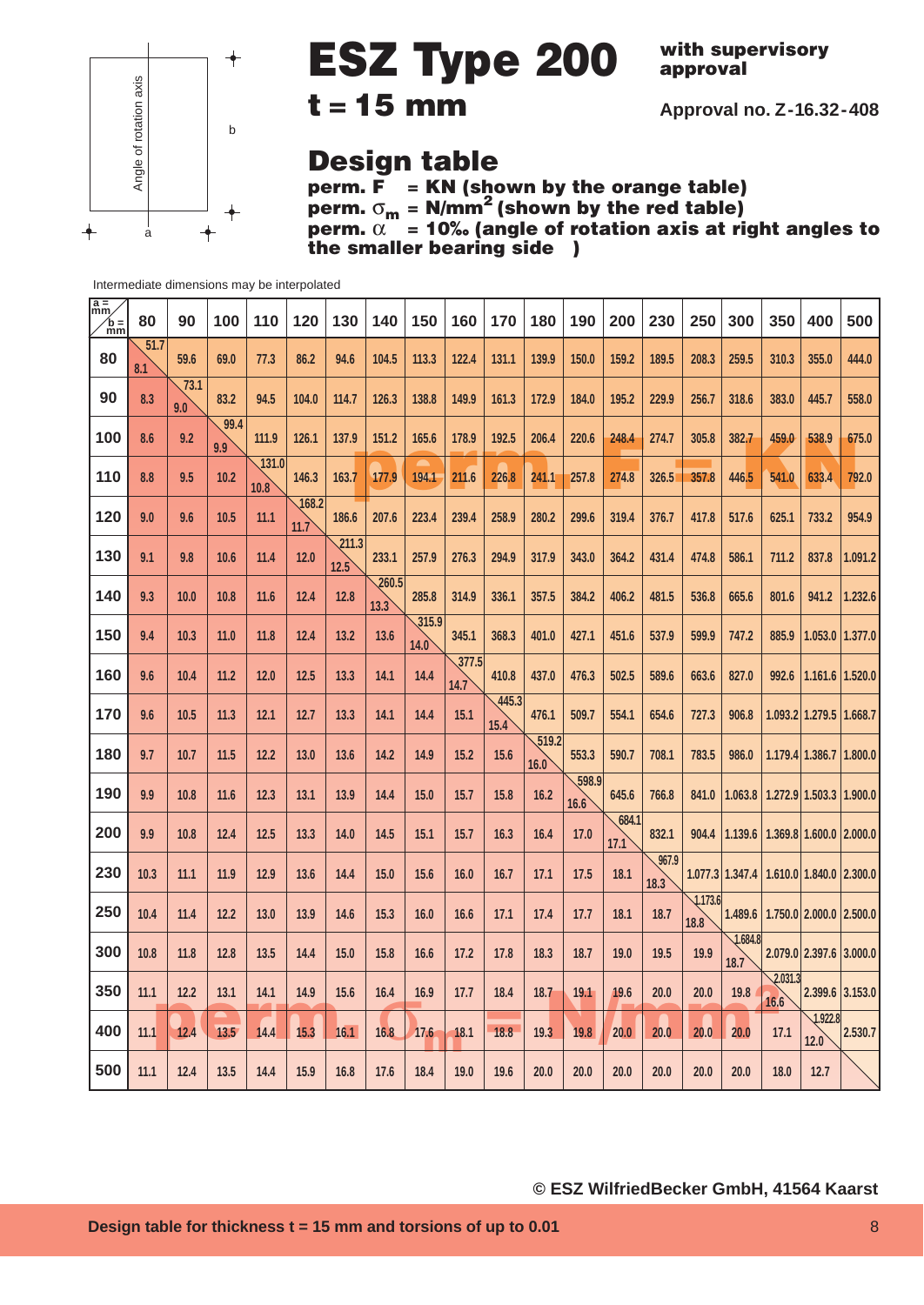

**with supervisory approval**

**Approval no. Z-16.32-408**

### **Design table**

**perm. F = KN (shown by the orange table) perm.** σ**<sup>m</sup> = N/mm2 (shown by the red table) perm.** α **= 25‰ (angle of rotation axis at right angles to** *the smaller bearing side* )

| $\frac{a}{mm}$<br>$\int_{m}^{b}$ | 80          | 90          | 100         | 110          | 120           | 130           | 140           | 150           | 160           | 170           | 180           | 190           | 200           | 230          | 250          | 300   | 350    | 400                       | 500     |
|----------------------------------|-------------|-------------|-------------|--------------|---------------|---------------|---------------|---------------|---------------|---------------|---------------|---------------|---------------|--------------|--------------|-------|--------|---------------------------|---------|
| 80                               | 49.5<br>7.7 | 57.0        | 66.0        | 73.9         | 82.4          | 90.4          | 99.9          | 108.3         | 117.0         | 125.3         | 133.8         | 143.5         | 152.2         | 181.2        | 199.2        | 248.1 | 296.7  | 339.0                     | 424.0   |
| 90                               | 7.9         | 69.0<br>8.5 | 78.5        | 89.2         | 98.2          | 108.3         | 119.2         | 131.0         | 141.5         | 152.5         | 163.2         | 173.7         | 184.3         | 217.0        | 242.3        | 300.7 | 361.63 | 420.7                     | 526.5   |
| 100                              | 8.2         | 8.7         | 92.4<br>9.2 | 104.1        | 117.3         | 128.3         | 140.6         | 154.0         | 166.4         | 179.1         | 192.0         | 205.2         | 231.1         | 255.6        | 284.4        | 356.0 | 427.0  | 501.3                     | 625.0   |
| 110                              | 8.4         | 9.0         | 9.5         | 119.8<br>9.9 | 133.8         | 149.8         | 162.8         | 177.5         | 193.5         | 207.4         | 220.6         | 235.8         | 251.4         | 298.7        | 327.3        | 408.5 | 494.9  | 579.4                     | 726.0   |
| 120                              | 8.6         | 9.1         | 9.8         | 10.1         | 151.0<br>10.5 | 167.5         | 186.3         | 200.5         | 214.8         | 232.4         | 251.5         | 268.9         | 286.7         | 338.0        | 375.0        | 464.5 | 561.0  | 658.0                     | 857.0   |
| 130                              | 8.7         | 9.3         | 9.9         | 10.5         | 10.7          | 185.6<br>11.0 | 204.7         | 226.5         | 242.7         | 259.0         | 279.2         | 301.2         | 319.8         | 378.9        | 416.9        | 514.7 | 624.6  | 735.7                     | 958.3   |
| 140                              | 8.9         | 9.5         | 10.0        | 10.6         | 11.1          | 11.2          | 223.2<br>11.4 | 244.9         | 269.8         | 288.0         | 306.3         | 329.2         | 348.0         | 412.6        | 459.9        | 570.3 | 686.9  | 806.4                     | 1.056.2 |
| 150                              | 9.0         | 9.7         | 10.3        | 10.8         | 11.1          | 11.6          | 11.7          | 263.3<br>11.7 | 287.6         | 307.0         | 334.1         | 355.9         | 376.3         | 448.3        | 499.9        | 622.7 | 738.3  | 877.5                     | 1.147.5 |
| 160                              | 9.1         | 9.8         | 10.4        | 11.0         | 11.2          | 11.7          | $12.0$        | $12.0$        | 304.8<br>11.9 | 331.7         | 352.8         | 384.6         | 405.7         | 476.1        | 535.8        | 667.7 | 801.4  | 937.9                     | 1.227.3 |
| 170                              | 9.2         | 10.0        | 10.5        | 11.1         | 11.4          | 11.7          | $12.1$        | $12.0$        | $12.2$        | 346.9<br>12.0 | 370.8         | 397.0         | 431.6         | 509.9        | 566.5        | 706.3 | 851.5  | 996.7                     | 1.299.8 |
| 180                              | 9.3         | 10.1        | 10.7        | 11.1         | 11.6          | 11.9          | $12.2$        | $12.4$        | $12.3$        | 12.1          | 388.2<br>12.0 | 413.7         | 441.7         | 529.4        | 585.8        | 737.2 | 881.8  | $1.036.8$   1.363.4       |         |
| 190                              | 9.4         | 10.2        | 10.8        | 11.3         | 11.8          | $12.2$        | $12.4$        | 12.5          | 12.7          | 12.3          | 12.1          | 427.2<br>11.8 | 460.5         | 547.0        | 600.0        | 758.9 |        | 908.0   1.072.3   1.394.5 |         |
| 200                              | 9.5         | 10.2        | 11.6        | 11.4         | 11.9          | 12.3          | 12.4          | 12.5          | 12.7          | 12.7          | 12.3          | 12.1          | 462.2<br>11.6 | 562.2        | 611.1        | 770.0 | 925.6  | $1.093.3$   1.422.2       |         |
| 230                              | 9.8         | 10.5        | 11.1        | 11.8         | 12.2          | 12.7          | 12.8          | 13.0          | 12.9          | 13.0          | 12.8          | 12.5          | $12.2$        | 521.6<br>9.9 | 580.6        | 726.2 |        | 881.5   1.033.6   1.362.9 |         |
| 250                              | 10.0        | 10.8        | 11.4        | 11.9         | 12.5          | 12.8          | 13.1          | 13.3          | 13.4          | 13.3          | 13.0          | 12.6          | 12.2          | 10.1         | 496.5<br>7.9 | 630.2 | 755.3  | 893.7                     | 1.174.5 |
| 300                              | 10.3        | 11.1        | 11.9        | 12.4         | 12.9          | 13.2          | 13.6          | 13.8          | 13.9          | 13.8          | 13.7          | 13.3          | 12.8          | 10.5         | 8.4          |       |        |                           |         |
| 350                              | 10.6        | 11.5        | 12.2        | 12.9         | 13.4          | 13.7          | 14.0          | 14.1          | 14.3          | 14.3          | 14.0          | 13.7          | 13.2          | $11.0$       | 8.6          |       |        |                           |         |
| 400                              | 10.6        | 11.7        | 12.5        | $13.2$       | 13.7          | 14.1          | 14.4          | 14.6          | 14.7          | 14.7          | 14.4          | 14.1          | 13.7          | 11.2         | 8.9          |       |        |                           |         |
| 500                              | 10.6        | 11.7        | 12.5        | 13.2         | 14.3          | 14.7          | 15.1          | 15.3          | 15.3          | 15.3          | 15.1          | 14.7          | 14.2          | 11.9         | 9.4          |       |        |                           |         |

### Intermediate dimensions may be interpolated